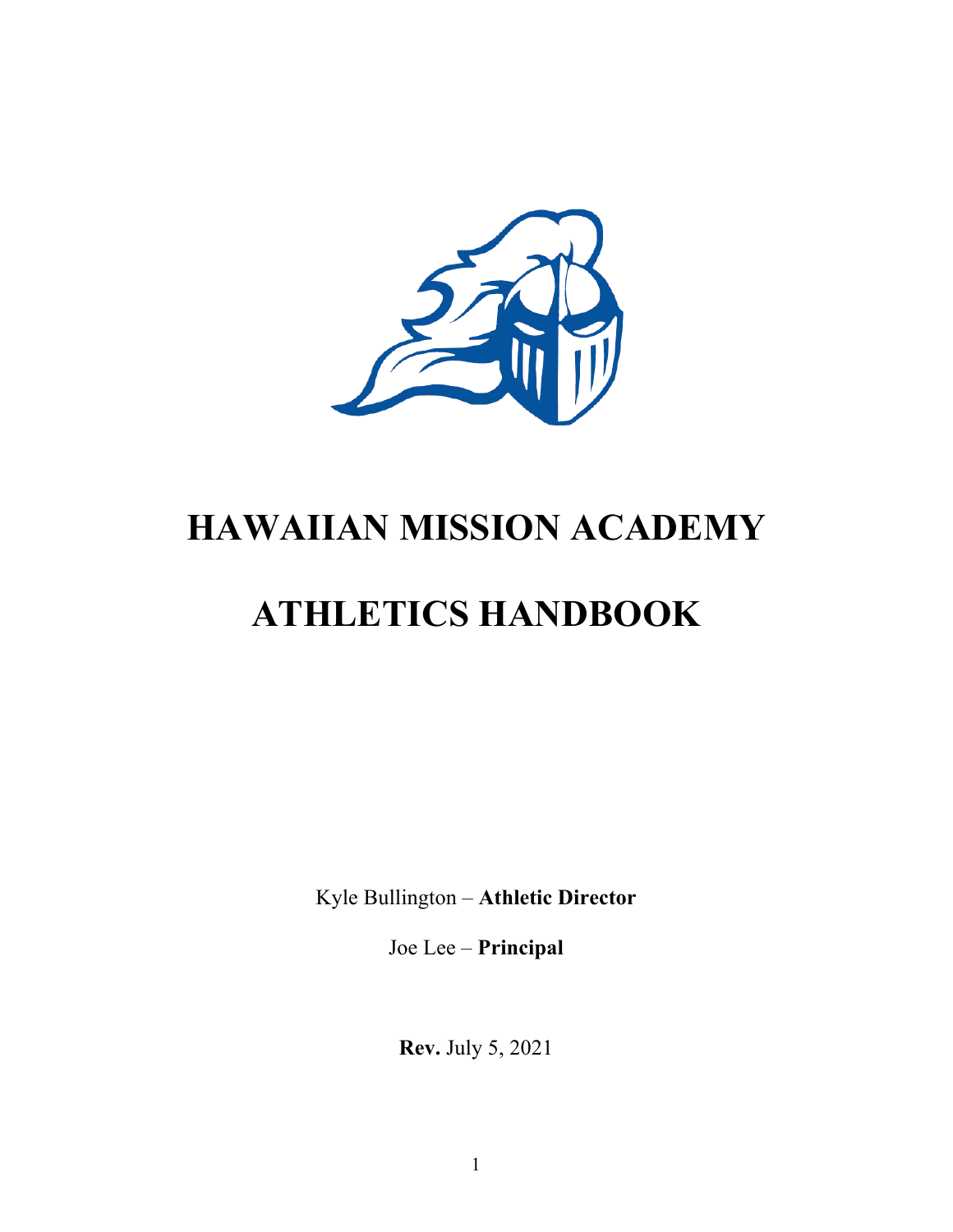### **TABLE OF CONTENTS**

| The National Interscholastic Athletic Administrators Association (NIAAA) 4        |  |
|-----------------------------------------------------------------------------------|--|
|                                                                                   |  |
|                                                                                   |  |
|                                                                                   |  |
|                                                                                   |  |
|                                                                                   |  |
|                                                                                   |  |
|                                                                                   |  |
|                                                                                   |  |
|                                                                                   |  |
|                                                                                   |  |
| Discrimination, Harassment, Intimidation, Bullying, Violence, or Hazing Policy  8 |  |
|                                                                                   |  |
|                                                                                   |  |
|                                                                                   |  |
|                                                                                   |  |
|                                                                                   |  |
|                                                                                   |  |
|                                                                                   |  |
|                                                                                   |  |
|                                                                                   |  |
|                                                                                   |  |
|                                                                                   |  |
|                                                                                   |  |
|                                                                                   |  |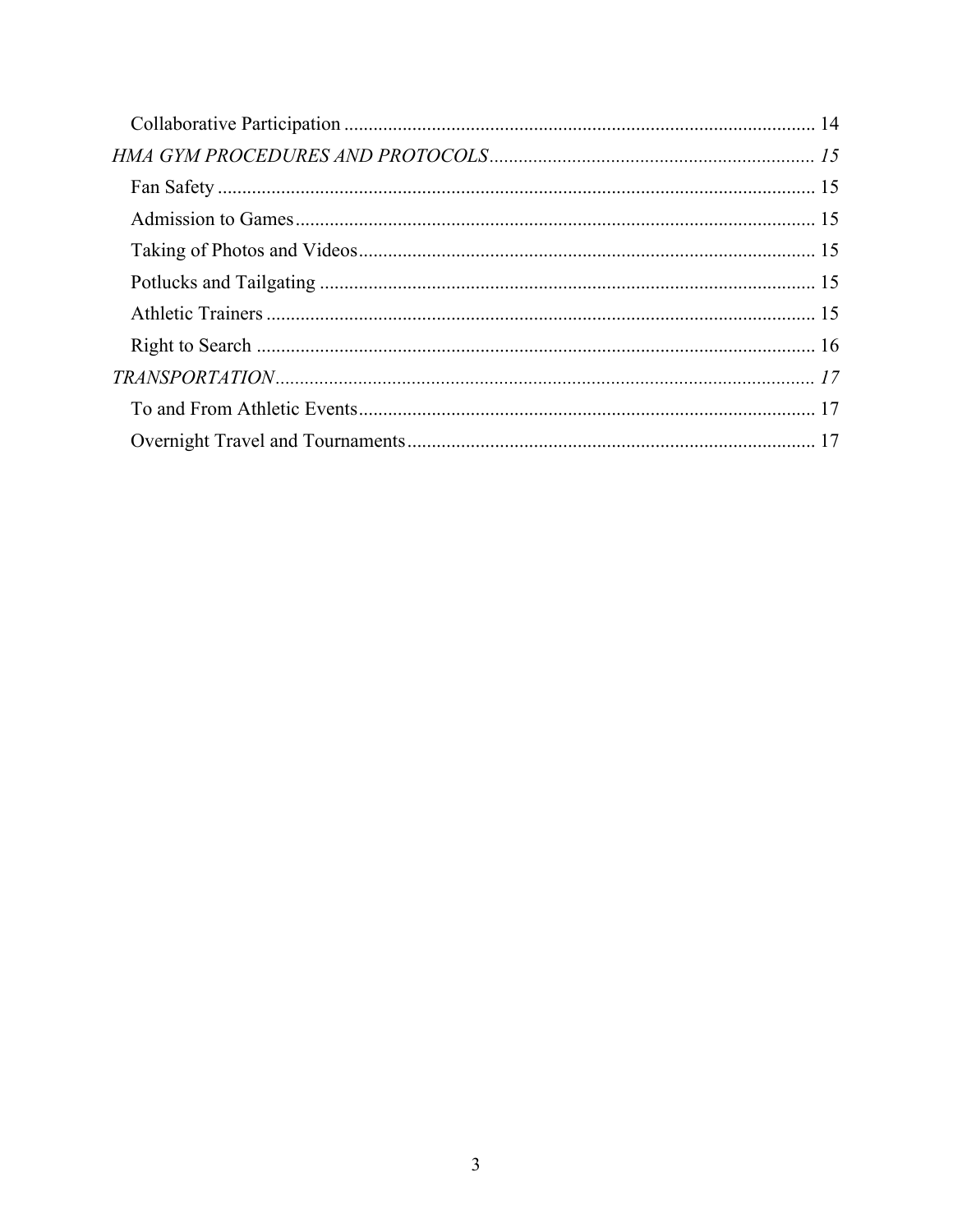### **AFFILIATIONS**

### **The Interscholastic League of Honolulu (ILH)**

Hawaiian Mission Academy is a member of the Interscholastic League of Honolulu (ILH). The ILH is comprised of 21 private schools across the island of Oahu. The league provides opportunities for schools to participate in a variety of sports on the intermediate, junior varsity, and varsity levels its student athletes between  $7<sup>th</sup>$  and  $12<sup>th</sup>$  grade. The ILH one of the official leagues of the state of Hawai'i.

### **The Hawaii High School State Athletic Association (HHSAA)**

The Hawaiian High School State Athletic Association is the official education athletic association for the state of Hawai'i. The goal of the HHSAA is to provide an organization in which all schools in Hawai'i can work together to support and promote athletics as an integral part of the educational process. The HHSAA is an official member of the National Federation of High Schools. (NFHS)

### **The National Federation of High Schools (NFHS)**

The National Federation of High Schools is a non-profit organization that mandates high school athletics rules for over 20,000 interscholastic sports programs within the United States. The goal of the NFHS is to establish a uniform set of rules and policies nationwide to help schools improve their interscholastic sports.

### **The National Interscholastic Athletic Administrators Association (NIAAA)**

The National Interscholastic Athletic Administrators Association preserves, enhances, and promotes educational-based athletics through the professional development of interscholastic athletic administrators. As a recognized accredited education institution committed to leadership programs, resources, and service opportunities, the Association supports the athletic administrator's effort in providing quality athletic participation opportunities for students.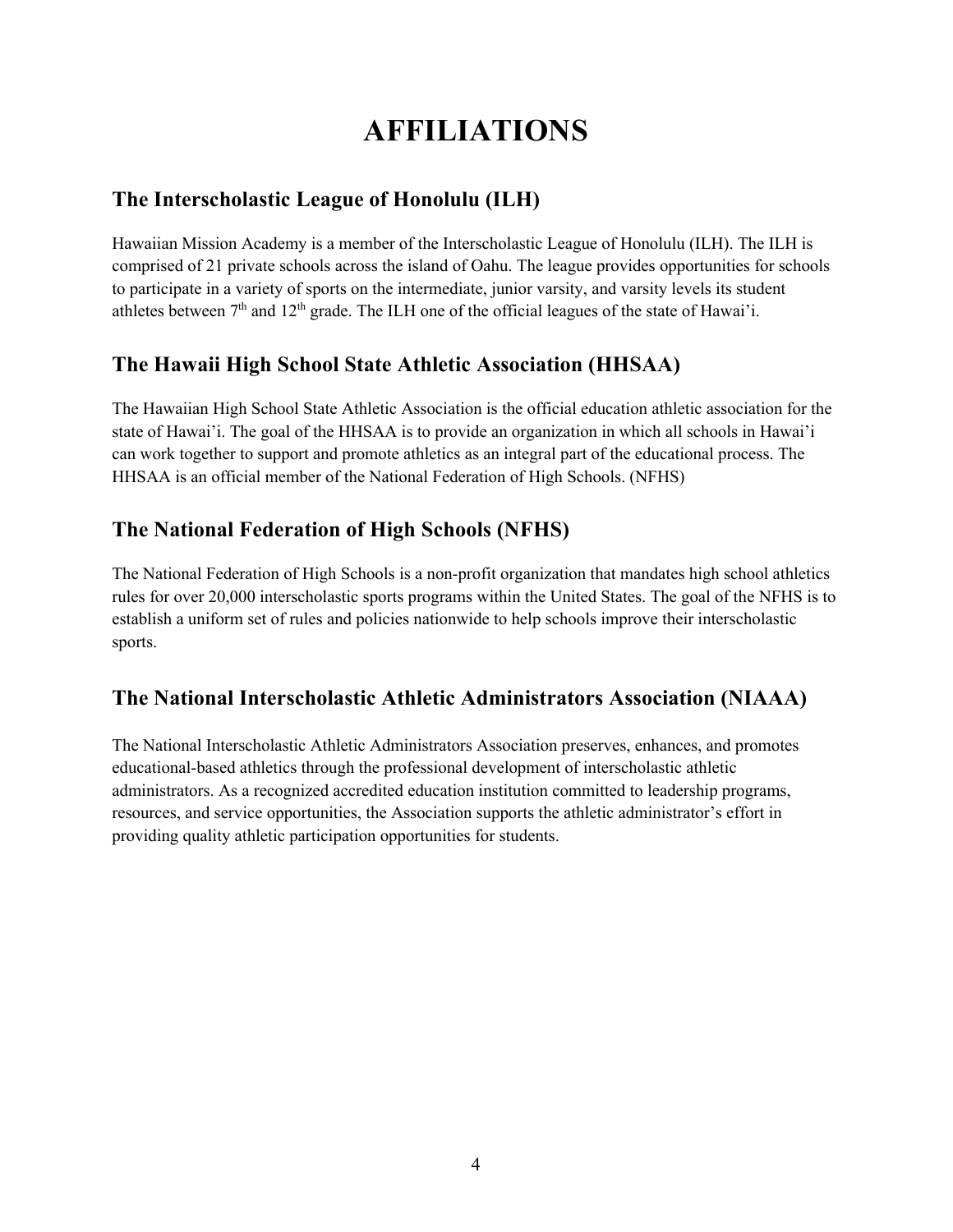### **PHILOSOPHY**

The value of expression through movement is profound. Athletes express themselves physically through sports. Participation in sports can be a type of "classroom" that offers students the opportunity to develop and express their God-given talents. Hawaiian Mission Academy (HMA) desires to enhance personal ability, positive self-management, a love of fairness, and responsibility to God's creation in each student.

Participating in interscholastic sports generates a high level of student interest. It allows us to interact with others and better understand our similarities and differences. This interest and understanding are more easily achieved through interaction with outside teams. HMA's mission is to live, learn, love, and lead like Jesus. Athletics contributes to this mission by the living the character of Christ on the court, learning positive characteristics in practices, loving teammates, and opponents, and leading by displaying sportsmanship at all times.

The overall hope for HMA Athletics is to provide a constructive channel for physical expression and opportunities for students, parents, faculty, staff, and community members to share positive experiences and promote Christian values.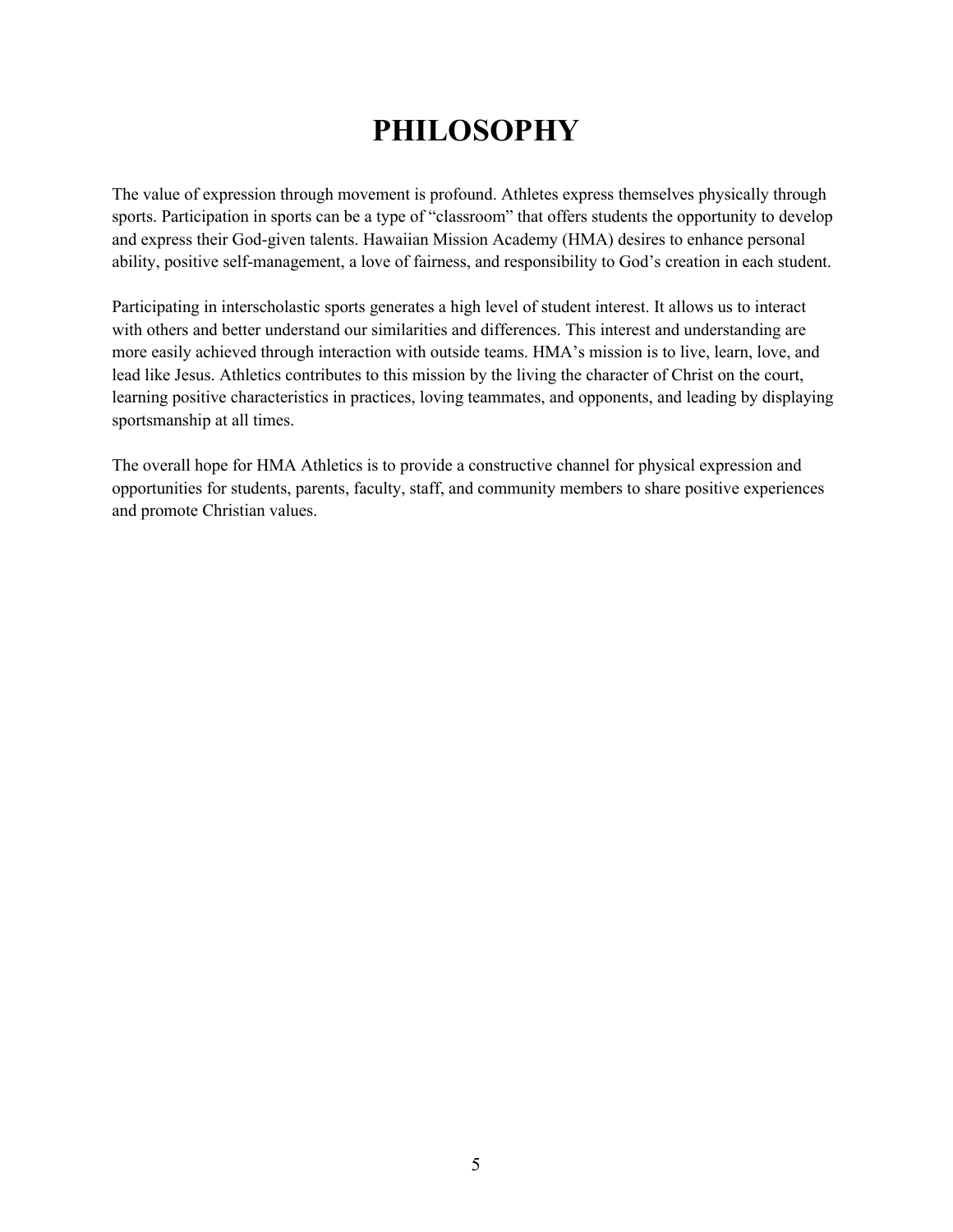### **ATHLETIC DEPARTMENT GOALS AND OBJECTIVES**

### **Student Athlete Objectives**

- 1. Student athletes at Hawaiian Mission Academy will learn how to reflect and promote Christian values on and off the court.
- 2. Student athletes will learn how to emphasize self-sacrifice and be a team player.
- 3. Student athletes will understand their strengths and recognize weaknesses in their abilities where improvement may be needed.
- 4. Student athletes will learn to understand how their contributions, in cooperation with their teammates, work to make their team reach its full potential.
- 5. Student athletes will learn how to control their emotions and respond to intense situations in a controlled manner.

### **Athletic Program Goals**

- 1. The program will provide character education. Character education will show student athletes how and why to choose the honorable course of action.
- 2. The program will provide and implement accountability practices. Academic and attendance requirements can heighten the student athletes' level of responsibility.
- 3. The program will provide opportunities for positive interaction with the community.
- 4. The program will provide opportunities for student athletes to be a positive Christian witness to others.
- 5. The program will help achieve a balance in work and leisure, balancing physical, mental, social, and spiritual activities.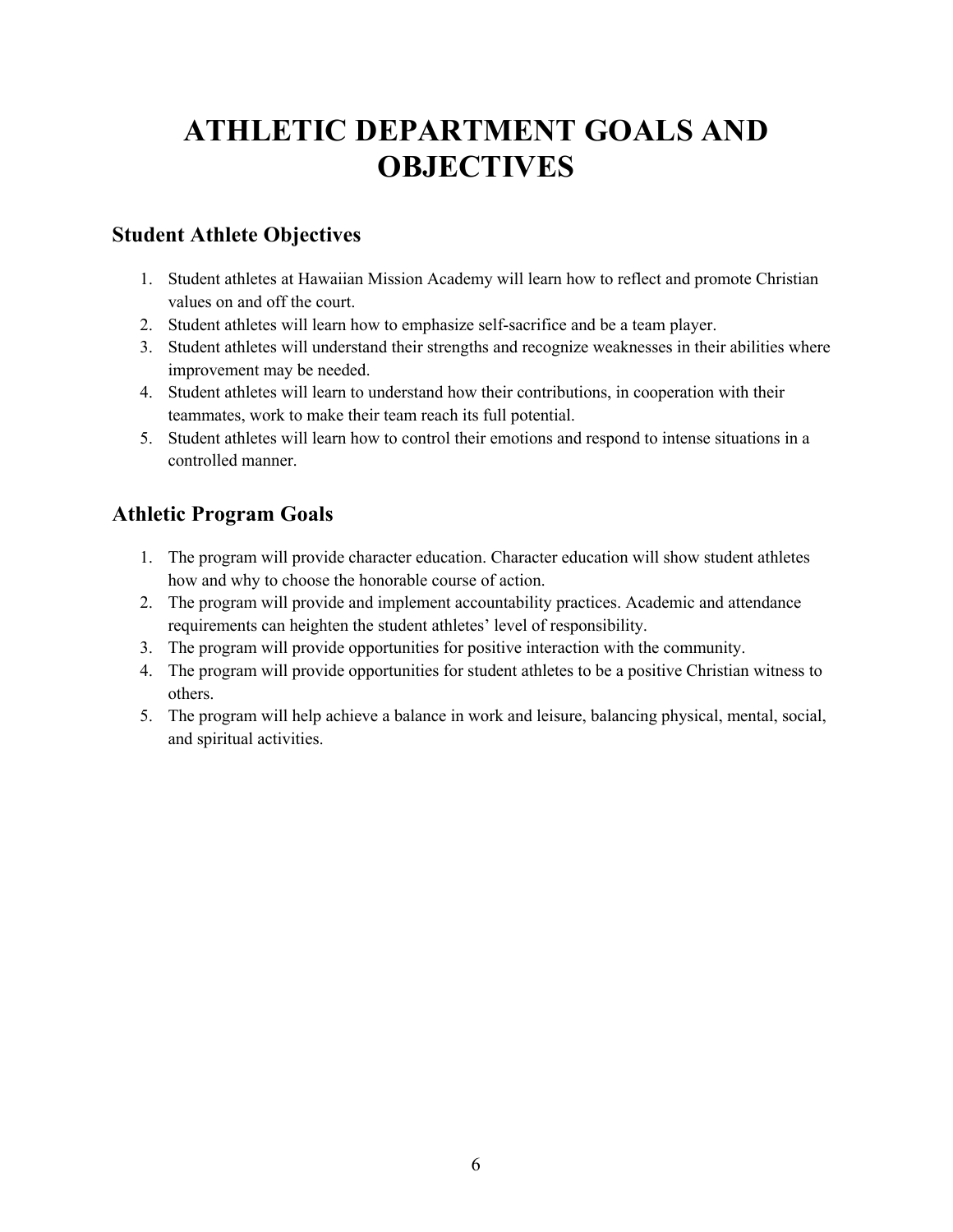# **STUDENT ATHLETE AND PARENT CODE OF CONDUCT**

Players and parents are accountable for their behavior before, during, and after games and practices. The following has been listed to assist players and parents to know what is appropriate and what is unacceptable.

### **Appropriate Student and Parent Behavior**

- 1. I will applaud and be respectful during the introduction of athletes, coaches, and officials.
- 2. I will be quiet and reverent during prayer and the National Anthem.
- 3. I will accept all decisions of the officials.
- 4. I will shake hands with all participants and coaches at the conclusion of a game, regardless of the outcome.
- 5. I will show concern for an injured athlete, regardless of the team.
- 6. I will encourage others in attendance to display sportsmanlike conduct.
- 7. I will show respect for each participating school.
- 8. I will maintain self-control at all times.
- 9. I will recognize and appreciate skill in performance regardless of team affiliation.

### **Unacceptable-Inappropriate Student and Parent Behavior**

- 1. I will not use disrespectful, derogatory, profane, or taunting language.
- 2. I will not use racial or sexual language.
- 3. I will not engage in reflationary cheers even if I feel that the opposing school has violated the spirit of sportsmanship.
- 4. I will not enter the field of play or throw any objects into the field of play.
- 5. I will not boo or heckle a decision of an official.
- 6. I will not criticize or display anger towards an official.
- 7. I will not refuse to shake hands or refuse to give recognition for good performances.
- 8. I will not blame the loss of a game on officials, coaches, or fellow athletes.
- 9. I will not use noisemakers at any time unless they have been approved by HMA.
- 10. I will not show disrespect towards anyone involved in the game.
- 11. I will not use or promote performance enhancing drugs while a parent or student of HMA.

### **Role of the HMA Community and Spectators**

The HMA Community and Spectators are expected to abide by the same guidelines as the athletes and parents of athletes. By reflecting a Christ-centered atmosphere and promoting a positive reputation for Hawaiian Mission Academy, spectators become an important part of the athletic program. We encourage the attendance and support of the community. All spectators are bound to the aforementioned code of conduct.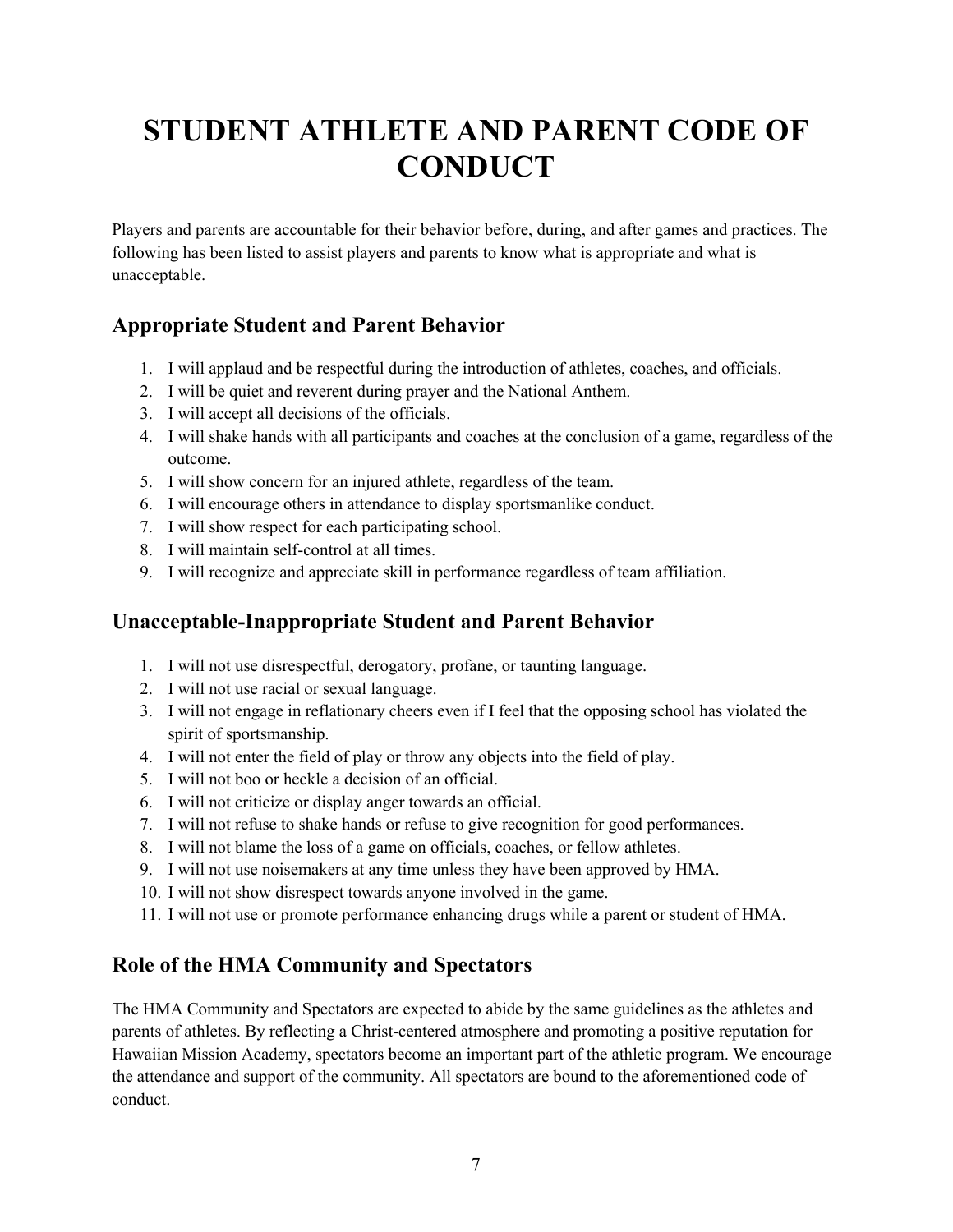### **ZERO TOLERANCE AND DISCRIMINATION CODE**

#### **Zero Tolerance Code**

**STUDENTS** in the crowd in violation of the code of conduct will be escorted out of the gym by the acting gym manager or Athletic Director. Future attendance will be reviewed by the Athletic Director and Principal. If a student refuses to leave, appropriate measures (Parents, peers, Honolulu Police Dept.) will be taken to ensure that the integrity of the environment and game can continue.

**STUDENT ATHLETES** in violation of the code will be taken out of the game immediately with a review of possible future game suspensions by the Athletic Director and Principal. Students who receive technical fouls in basketball or red cards in volleyball are subject to a possible suspension by the ILH.

**PARENTS AND SPECTATORS** in violation of the code will be escorted off-campus by the acting gym manager or Athletic Director. Future attendance will be reviewed by the HMA Administration and Athletic Dept. If a parent or spectator refuses to leave, appropriate measures (Staff, peers, Honolulu Police Dept.) will be taken to ensure that the integrity of the environment and game can continue.

The officials, gym manager, or Athletic Director has the authority to stop a game at any time if a crowd member is threatening the safety and integrity of the game. Said person will be escorted off campus by the acting gym manager or Athletic Director.

**\*Any student, student athlete, parent, or spectator found in violation of the code will be required to meet with school administration before being invited back to the team or be welcomed back as a spectator to games.**

### **Discrimination, Harassment, Intimidation, Bullying, Violence, or Hazing Policy**

Hawaiian Mission Academy is committed to providing a learning environment free from all types of discrimination, harassment, intimidation, bullying, violence or hazing to all students on campus. All infractions shall be immediately reported to any coach, Athletic Director, Principal, or any HMA Administrator so HMA can take the appropriate action. HMA will investigate following the policies and procedures listed in the Hawaiian Mission Academy handbook. If you witness non HMA students engaging in unlawful or suspicious activities around campus, please contact an HMA administrator immediately. In cases of emergency, please dial 911.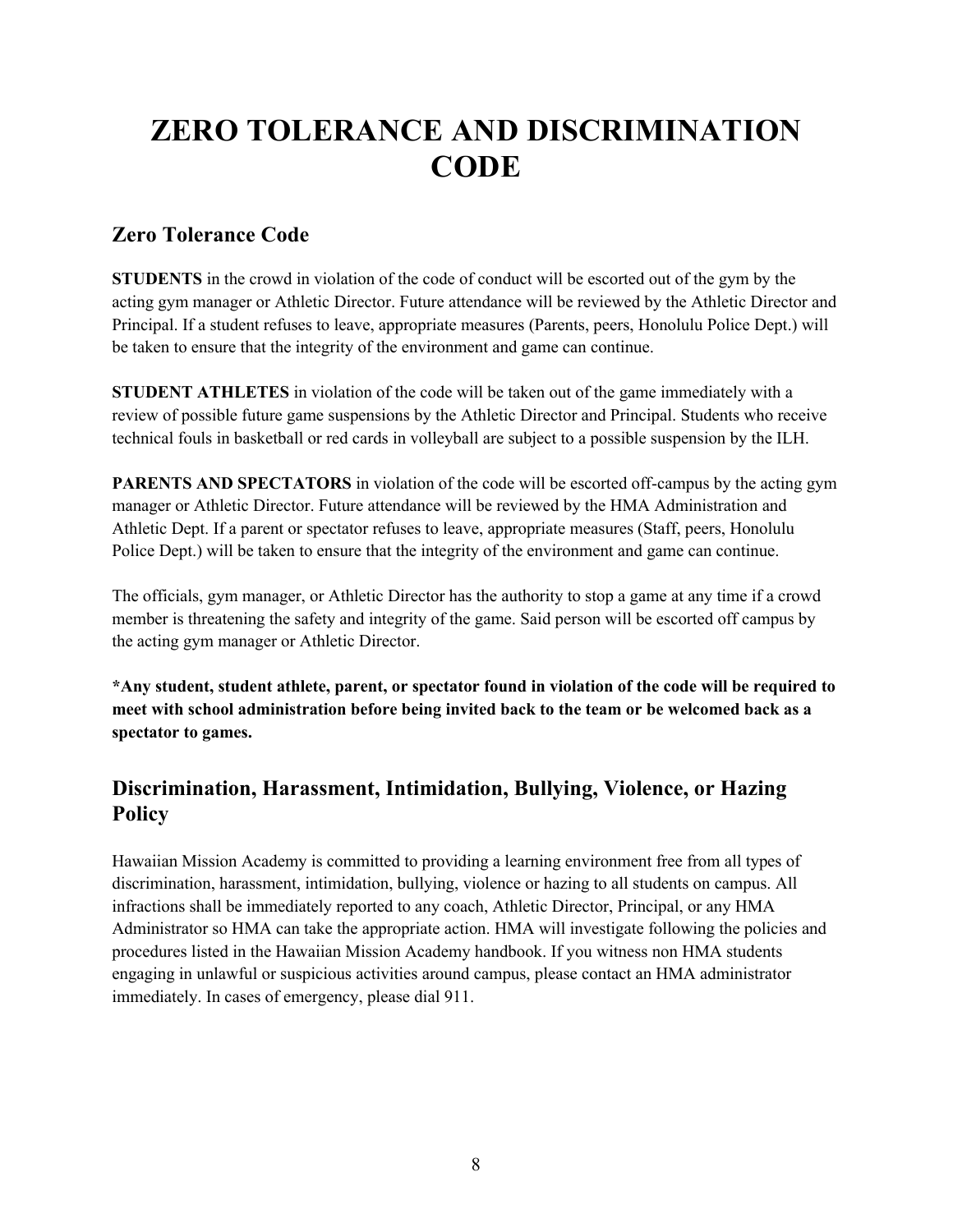### **COACHES AND VOLUNTEERS RESPONSIBILITIES AND GUIDELINES**

### **Responsibilities of Coaches**

- 1. Arrange with the AD to hold 4-5 team contact days per week. (Ex: 2 games, 3 practices)
- 2. Hold tryouts and narrow down to a select team of 12 (Basketball) 14 (Volleyball) studentathletes.
- 3. Be currently certified in First Aid/CPR.
- 4. Complete the NFHS Concussion and Heat & Illness Prevention courses.
- 5. Monitor the academic eligibility of your student athletes.
- 6. Attend, coach, and help transport student-athletes to all games and athletics-related events.
- 7. Control players' actions before, during and after events. This may include pulling a player for a cooling period, pulling a player for the rest of the game, or suspending a player from a game.
- 8. Properly maintain and store all team equipment.
- 9. Communicate injuries, emergencies, serious conflicts, and any other significant issues to the AD.

### **Guidelines for Coaches**

- 1. Agree with and follow the philosophy, goals, and objectives of Hawaiian Mission Academy and the Seventh-day Adventist church.
- 2. Take responsibility for the athlete's well-being and development by providing a physically and emotionally safe environment during practice and competition.
- 3. Maintain a professional demeanor and exemplify ethical behaviors including honesty, integrity, fair play, and sportsmanship.
- 4. Complete and pass a current background check and clearance as required by Hawaiian Mission Academy.
- 5. Desired additional coaching staff such as assistant coaches must be approved and background checked before their first practice.

### **Volunteer Requirements**

HMA Athletics greatly depends on volunteers to help the athletic department. To ensure the safety of students, HMA requires all volunteers who come in contact with students to have an authorized criminal background check done by the Hawaii Association of Independent Schools (HAIS). Hawaiian Mission Academy reserves the right to refuse the participation of certain volunteers if, in the opinion of the administration, there exists a legitimate reason that certain volunteers could violate students' safety.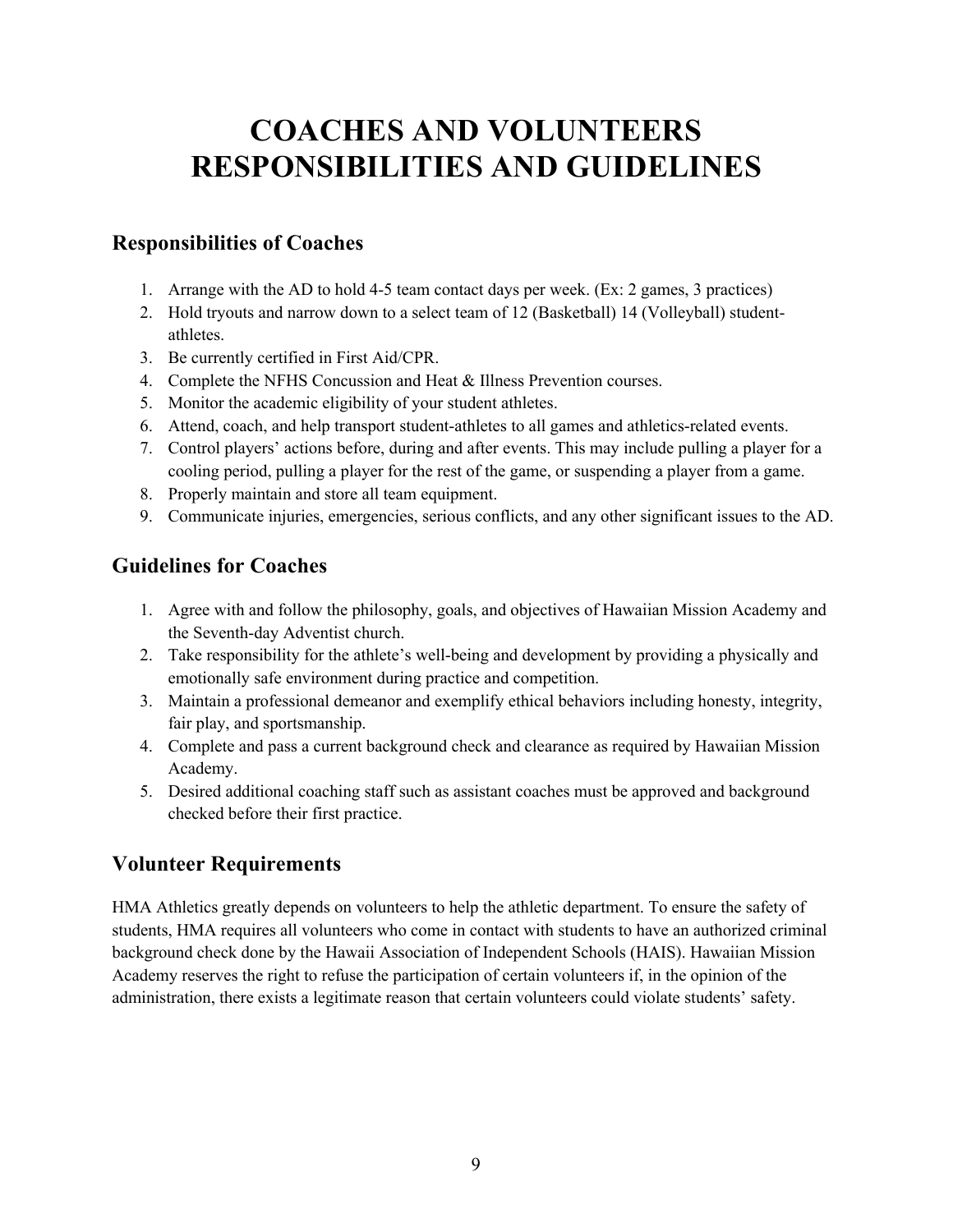# **HMA ELIGIBILITY REQUIREMENTS**

### **Academic Eligibility Requirements**

The HMA Administration along with the Athletic Director shall be responsible for the academic eligibility of all athletes.

- 1. In order to participate in a varsity sport, students must maintain at least a 2.3 GPA and be enrolled in a minimum of 4 classes.
- 2. If at any point a student athlete falls below the academic eligibility standard, they will be considered **"Green Flagged"** for one week. If the student athlete fails to bring their grade up after the "Green Flag" phase, they will become "**Yellow Flagged"** for one week. If the student fails once again to bring their grade up after the "Yellow Flag" phase, they will be **"Red Flagged"** for one week. At each phase a notice will be sent to both the parent and the student.
	- a. **Green Flag –** This is a warning that the student is below the academic eligibility standard. The student athlete will still be eligible to participate in practices and games. *(1 week period)*
	- b. **Yellow Flag –** The student athlete will not be able to play games or travel with the team during this period. The athlete will still be required to attend all practices. *(1 week period)*
	- c. **Red Flag –** The student athlete will have one week to meet the academic requirements, or they will be at risk of being removed from the team. During this phase, the student will not be able to play or practice. *(1 week period)*
- 3. Eligibility status will be taken each Monday. Turning in late work on Monday to make a change for the week is not an option. Each situation will be handled on a case-by-case basis.
- 4. If the student athlete fails to meet the academic eligibility standard for five consecutive weeks Green Flag week, Yellow Flag week, Red Flag week, and two additional weeks, they will be automatically withdrawn from the team.
- 5. A student athlete can automatically return to being "unflagged" from any phase on Mondays if they meet the academic eligibility standard.

### **Financial Eligibility Requirements**

- 1. A participation fee determined by the financial committee at the beginning of the school year will be assessed by the business office.
- 2. Student athletes must coordinate with the HMA business office to pay the set fee by the first game to be eligible to play.
- 3. Additional fees may occur for sports that use consumable items such as spandex, warmups.
- 4. On select years, varsity teams may participate in a mainland tournament trip. This trip will also include additional fees that must be paid in order for the athlete to attend.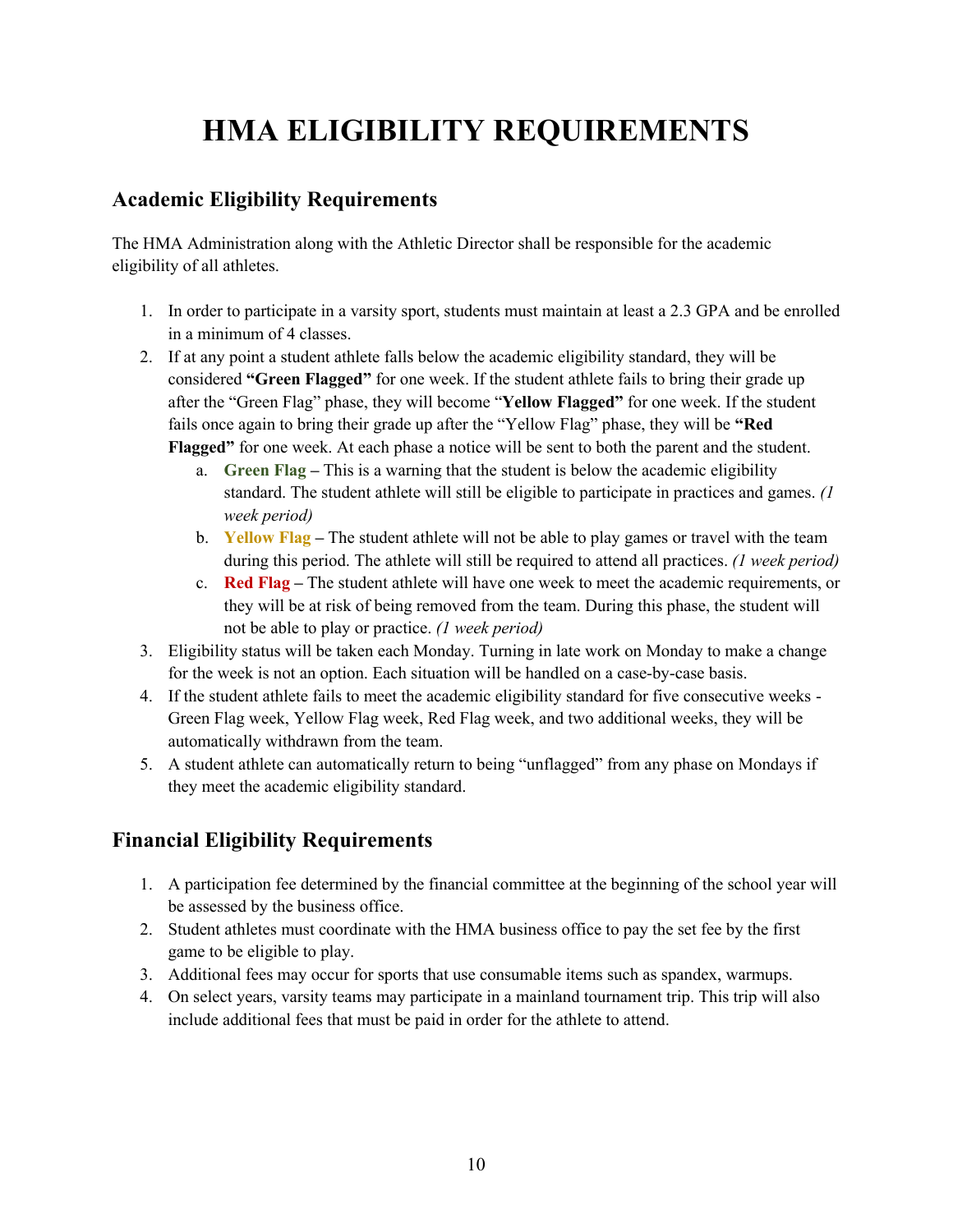### **Participation Rules and Requirements**

- 1. All student athletes must upload valid "Preparticipation Physical Evaluation" forms. The forms must be signed and dated by a licensed physician. This form must be submitted by one week after the first official practice. These forms are available on our website.
- 2. All student athletes and parents must create and maintain a "Dragonfly" account. In this account both must electronically sign a handbook/code of conduct agreement and submit all preparticipation forms by one week after the first official practice.
- 3. Student athletes must participate in a tryout in order to be on a varsity team.
	- a. There is no uniform set of criteria for earning a spot on a team, however roster decisions are generally made based on the number of students trying out, their performance during tryouts, and their assessed skill-level.
	- b. The coaches reserve the right to choose the group of students they will that will best complete a cohesive team.
	- c. Earning a spot on a team one year does not guarantee a position on the same team for any subsequent year. Students must try out for their respective sport each year.

### **Attendance Requirements**

- 1. Student athletes are expected to attend all scheduled practices and games, unless excused by an illness or injury.
- 2. Student athletes are expected to commit to the athletic schedule when they join a team. This includes being at games or practices during holiday breaks. *(Thanksgiving, Christmas, Spring Break)*
- 3. Student athletes who have been given an unexcused for the day by the front office will be ineligible to play that day.
- 4. Student athletes are expected to arrive on time and if they are late, they are subject to losing playing time in the following game.
- 5. Any student who attends school for less than half a day, shall be ineligible to play or practice for that day. At the discretion of the Athletic Director, an exemption may be granted due to extenuating circumstances.
- 6. If a student athlete must miss part of the day due to a game, they must notify the teachers of the periods they miss, turn in any assignments that are due that day, coordinate with their teachers to reschedule any quizzes, exams, or presentations scheduled for that day.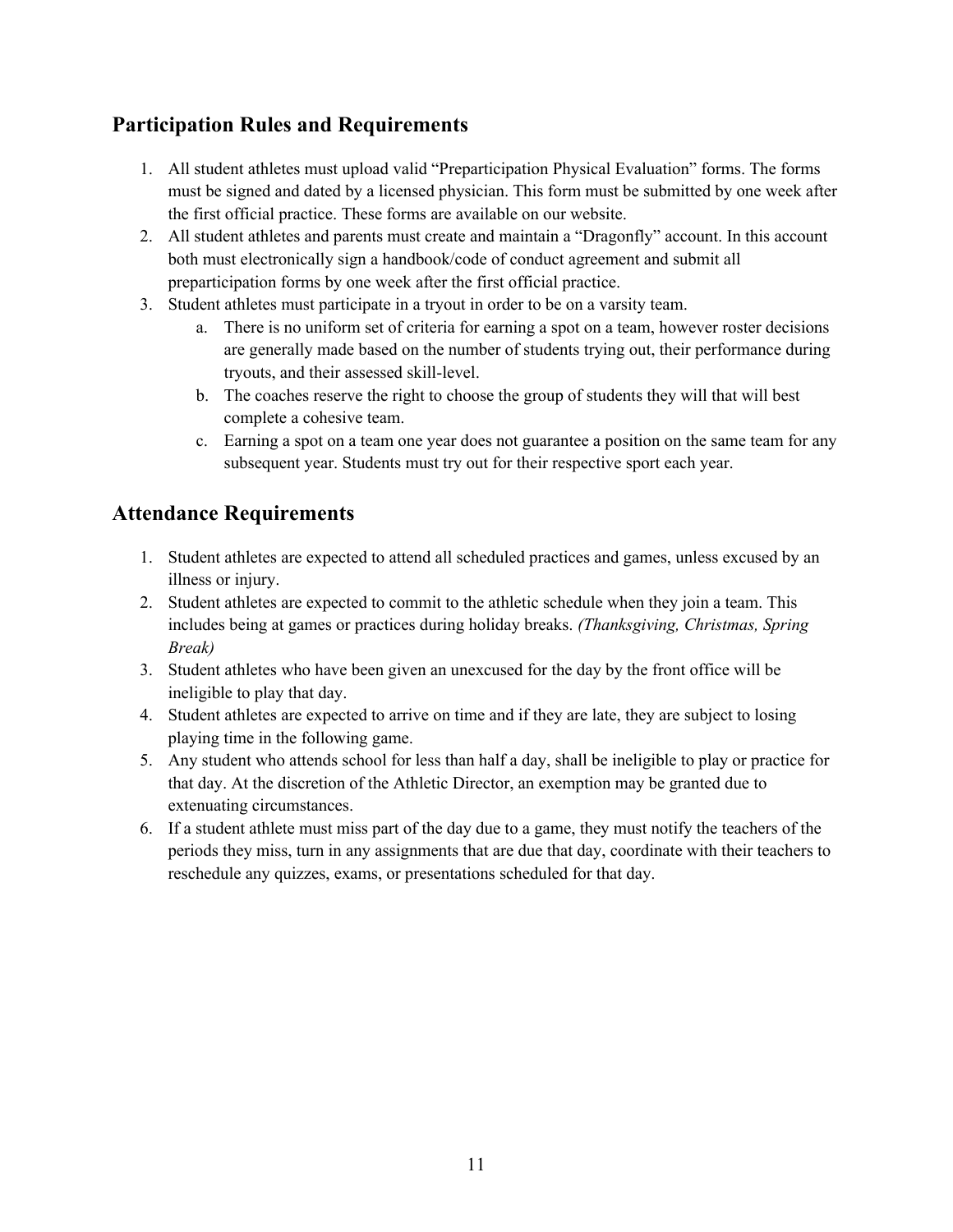## **ILH ELIGIBILITY RULES AND REQUIREMENTS**

### **Participation Rules**

- 1. A student in grades 7th, 8th, and 9th are eligible to participate at the **intermediate level** of ILH athletic activities.
- 2. A student in grades 9th, 10th, 11th, and 12th are eligible to participate at the **varsity level** of ILH athletic activities. Once a student has participated at the varsity level, that student is not allowed to participate at the intermediate level.
- 3. A 7th, 8th, or 9th grade student has a 1-year limit of eligibility in each grade at the intermediate level. A 7th, 8th, or 9th grade student may participate only one year in each grade level. A 7th, 8th, or 9th grade student who repeats a grade will not be eligible during the grade being repeated at the intermediate level.
- 4. A student will have four consecutive school calendar years of varsity eligibility from the date he or she begins the 9th grade for the first time at any school.
- 5. A student becomes permanently ineligible to participate if he or she has reached the age of (19) nineteen by September 1st.
- 6. Dual Participation: No student may participate in two ILH sponsored sport activities on the same calendar date.
- 7. A student who has graduated from high school is not eligible to participate in an ILH sponsored athletic activity.
- 8. An ILH school team season starts with the first day of practice as specified by the ILH and ends with the last State Tournament date in that sport, or with the last scheduled ILH date if there is no state tournament. For an ILH school team in junior varsity and intermediate season, the ending date is the last scheduled ILH event for the given team, even if other teams in that division have games to play. During this "school season" time, the school team may play school opponents of their choices provided they abide by rules pertaining to amateur standing and follow required sanctioning procedures.
- 9. Ineligible students may practice with their school team but may not participate in any ILH sponsored activity.

### **Transfer Rules**

- 1. A student who represented an ILH school in Hawai'i and who transfers to a member school shall be ineligible to represent the school to which he/she transfers to in any sport in which he/she has participated at the former school, for one calendar year from leaving the former school. If the student has not participated for the previous school in the immediate past school year prior to transfer, he/she will be eligible to immediately participate upon entering the new school provided other eligibility rules are met.
- 2. If a participant who represented a combined ILH group, i.e., Pac-5 team, transfers to another school of the same group, he/she may be eligible to participate in that specific group activity immediately.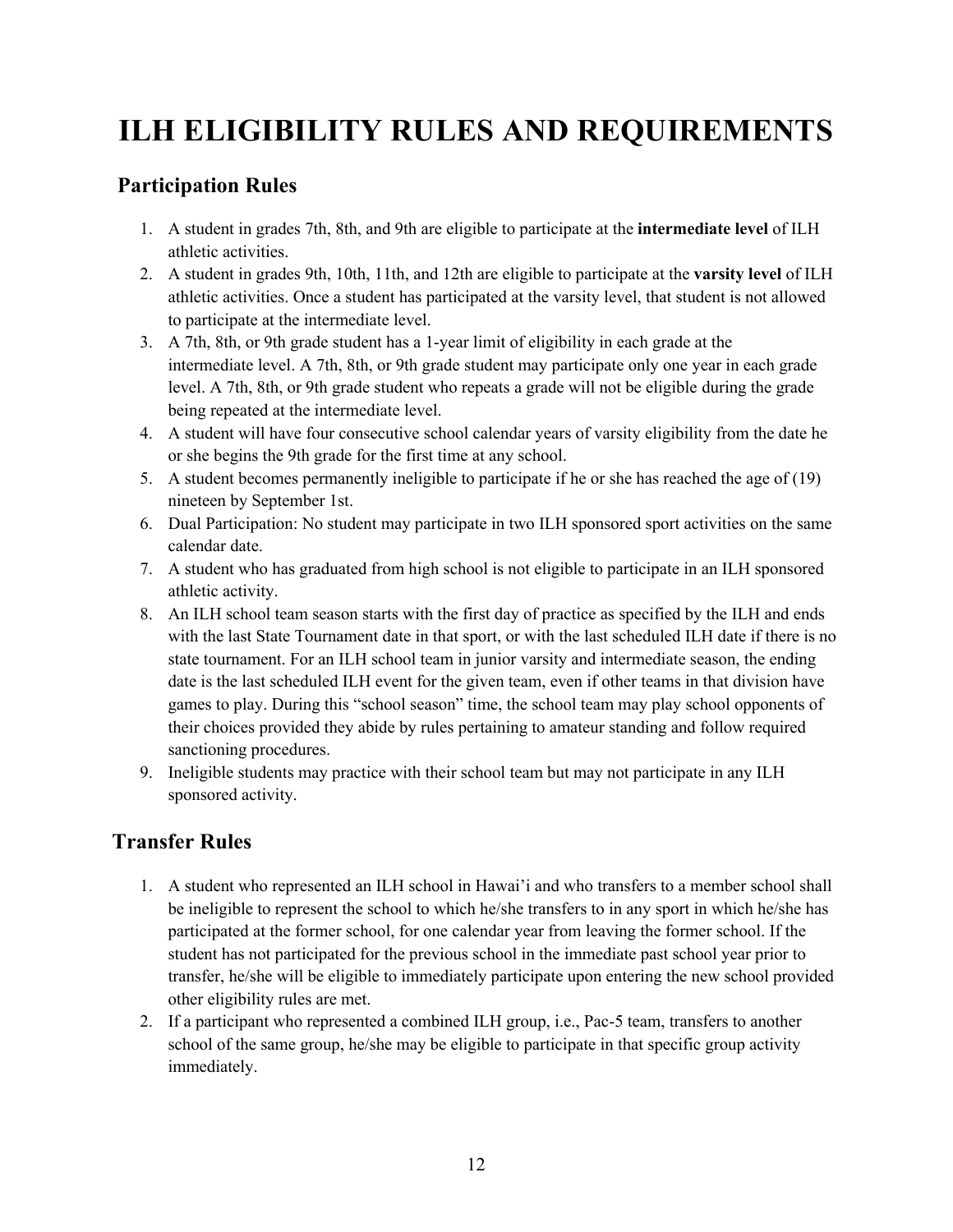- 3. A student who has represented a non-ILH school in Hawai'i in regular league play and whose name appears on that school's eligibility and participation lists shall be ineligible to represent the ILH school to which he/she transfers in any sport in which he/she has participated at the former school, for one calendar year from the date of release from the former school. If the student has not participated for the previous school in the immediate past school year prior to transfer, he/she will be eligible provided other requirements are met.
	- a. **Exception:** Any 9th grader from a non-ILH school enrolling at a member school may participate starting at the 10th grade level.
- 6. When a student transfers from a non-member school to an ILH school, the period of participation shall be reckoned from the beginning of the school year in which he/she first registered as a member of the 7th grade in any school.
- 7. A student who transferred to a member school from a neighbor island or from outside the State of Hawaii because of change in family residence shall be eligible.
- 8. An ineligible transfer student may participate in practice but may not participate in ILH competition, including preseason games.

### **Outside Participation Rules**

- 1. Outside Participation is defined as participation in any non-school sponsored, formally organized activity for a particular sport that includes formal practices, scrimmages or games. (**Example:** Any ILH volleyball player cannot be in an outside volleyball league during the ILH Volleyball season, but can participate in another outside league sport such as bowling, basketball, etc.)
	- a. Once a student participates in an ILH Sport, he/she is now an ILH Participant.
	- b. Outside participation rules apply only to previous ILH Participants.
	- c. A previous ILH participant is a student who has participated in any ILH specific sport or multiple sports at any time during 7-12 grades (example: participated in 8th grade but not again until 11th grade)
- 2. An ILH Team Sport Season and Individual Sport Season ends with the last tournament date in that sport, or with the last ILH scheduled date if there is no State tournament in that sport.
	- a. For an ILH school team in the intermediate season, the ending is the last scheduled ILH event for that team.
	- b. The member school or host school of a co-op team assumes all liability for any additional activity conducted by its team.
- 3. An ILH Team Sport Season and Individual Sport Season starts with the first day of practice as specified by the ILH.
- 4. Within the "sport season" time, an ILH team may compete with HHSAA and/or NFHS member schools of its choice; provided it abides by rules pertaining to amateur standing and follows required HHSAA and NFHS sanctioning procedures.
	- a. Within the "sports season" time, if an ILH team wishes to compete with a foreign opponent, a letter from the head of school validating itself as a educational institution whose competitors are not compensated is required. In addition, the team must abide by rules pertaining to amateur standing and follow required HHSAA and NFHS sanctioning procedures.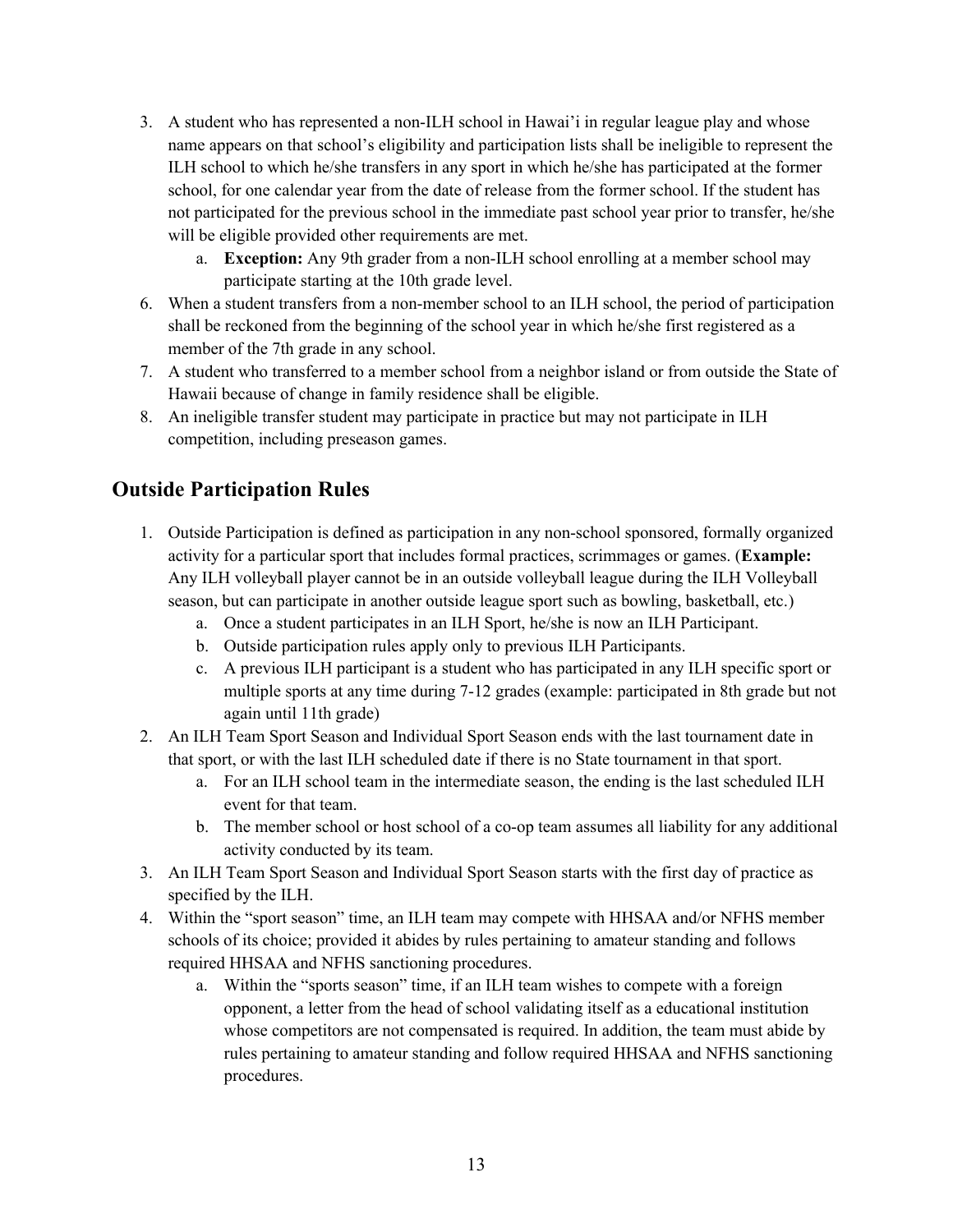- b. The member school shall assume all risk and liability for playing an opponent that is not of the HHSAA, NFHS or is club/organization.
- 5. Individual sports participants are not allowed outside participation on the same calendar day of a scheduled ILH or HHSAA event in which their team is scheduled to participate. All team members must abide by this rule, whether an individual is scheduled to participate in the ILH or HHSAA event or not.
	- a. ILH individual sports are Air Riflery (Sport and Precision), Bowling, Cross Country, Golf, Judo, Kayaking, Swimming & Diving, Sailing, Tennis, Track & Field, and Wrestling.
- 6. ILH team sport participants are not allowed outside participation during their ILH sports season. Team sport participants may return to outside participation at the conclusion of their respective ILH sport season.
	- a. ILH team sports are Baseball, Basketball, Canoe Paddling, Cheerleading, Soccer, Softball, Volleyball, and Water Polo.
- 7. Exceptions:
	- a. Participation in a National Championship event during the ILH sports season may be allowed on an exemption basis.
	- b. Individual private training during the ILH sport season is allowed.
	- c. For team sports, individual private training during the off-season is allowed with a non-ILH school coach.
	- d. ILH participants are allowed to take part in clinics, camps, and specialty schools during the ILH sports season. They are not allowed to receive compensation for their participation.

### **Collaborative Participation**

- 1. PAC-5 is a collaborative athletic program that offers sport opportunities for ILH schools who do not provide the sports experience themself.
	- a. Currently, HMA is not participating in any PAC-5 teams.
- 2. Students are allowed to participate in combination teams only if HMA is the host team.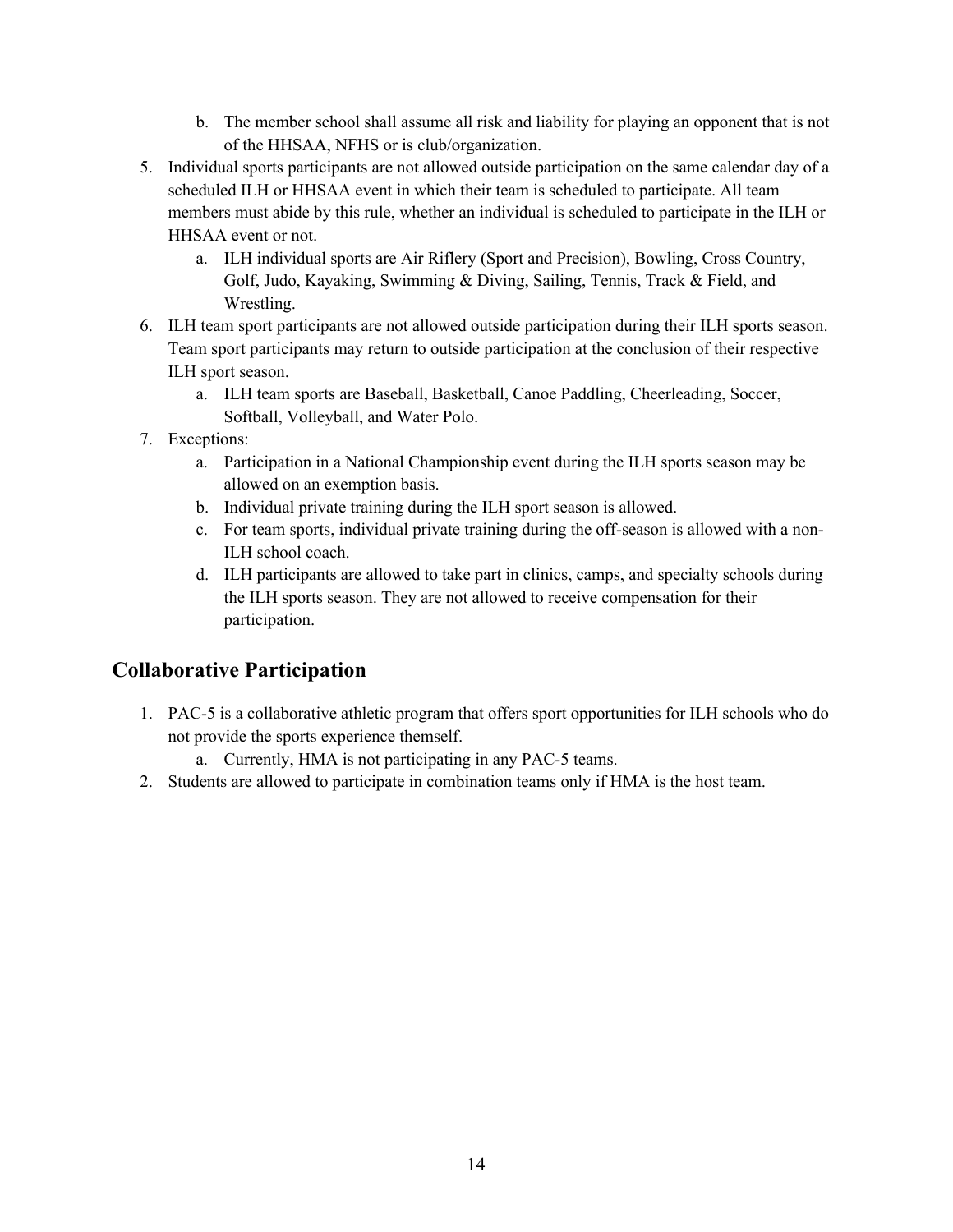# **HMA GYM PROCEDURES AND PROTOCOLS**

### **Fan Safety**

The following regulations must be followed by all who enter HMA's gym to ensure safety during athletic events:

- 1. No sitting in front of the bleachers.
- 2. No standing/setting up chairs in front of emergency exit doorways.
- 3. No approaching the team bench during any athletic event.
- 4. No approaching the score table during any athletic event.
- 5. Wait until play is on the stage side of the court to enter the bathrooms.

### **Admission to Games**

The following prices are set by the ILH for admission to all ILH games at HMA.

- 1. Adults: \$6
- 2. Seniors & Students: \$4
- 3. Students with valid HMA ID's and other participating schools: Free
- 4. 10-Game passes are available for purchase for \$50 at the start of the school year.

### **Taking of Photos and Videos**

- 1. In general, the taking of photos (no flash allowed) and videos at HMA athletic events is welcomed provided it does not interfere with the operations of the athletic event.
- 2. Coaches, gym managers, and officials reserve the right to relocate you if you are found in interference of the event.

### **Potlucks and Tailgating**

- 1. According to ILH policy, visiting teams are not allowed to have potlucks after games.
- 2. For visiting teams, this includes tailgating in the parking lot and bringing entire meals for the team into the gym.

### **Athletic Trainers**

- 1. The ILH and HHSAA requires an athletic trainer at every athletic event.
- 2. HMA has partnered with Queens Medical Center to provide a certified trainer to assist with student athlete injuries during games.
- 3. The athletic trainer reserves the right to decide whether a student athlete is allowed back into the game following an injury on the court.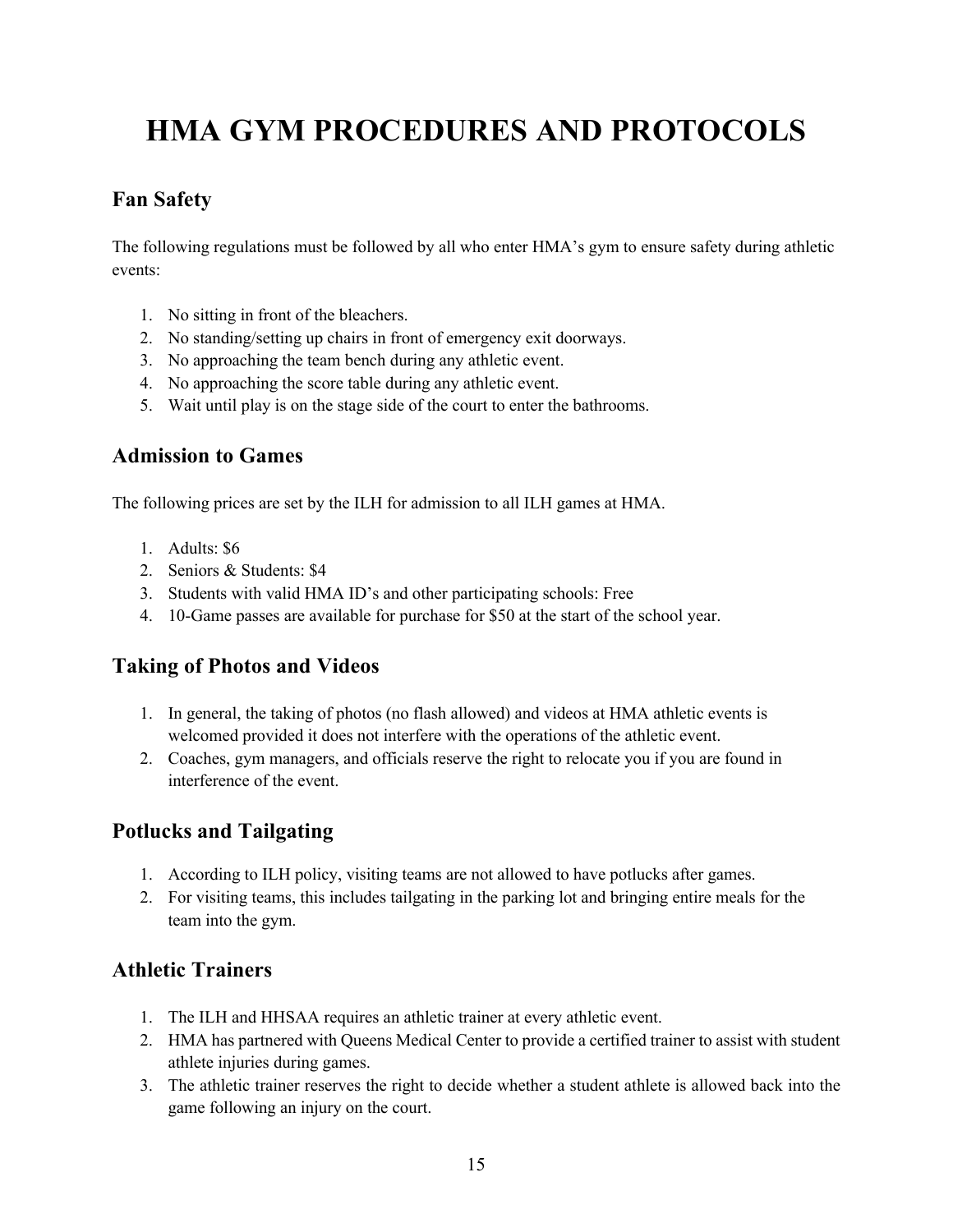### **Right to Search**

HMA reserves the right to search student athlete's lockers, cars, and personal possessions if there is reasonable suspicion that a student athlete has items in possession that could threaten the safety of themselves or others. Searches may include the search for drugs and alcohol. HMA strives to ensure that the search be justified based on the evidence provided and related to the scope of the circumstances.